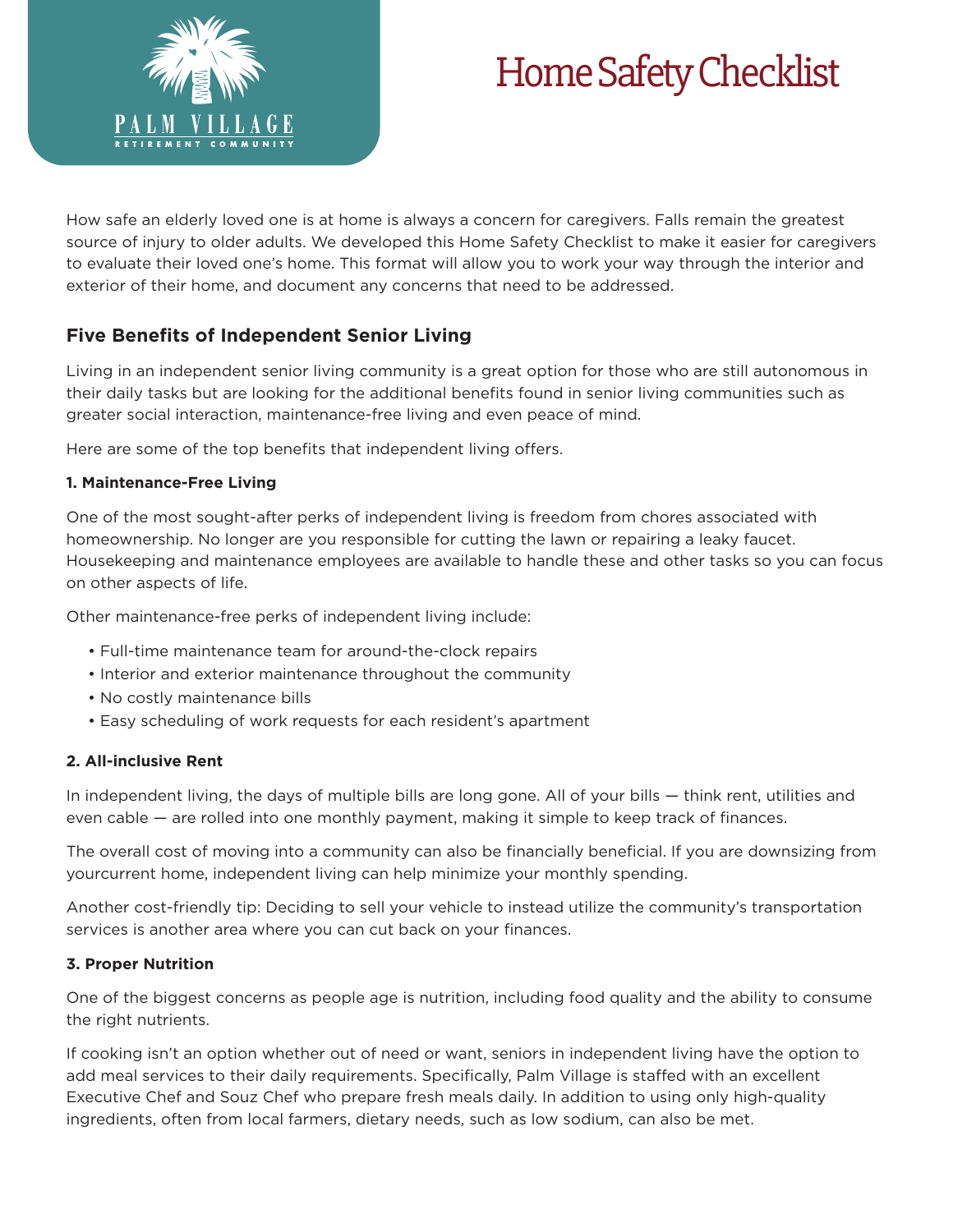Many communities also employ dietitians who focus on senior nutrition and who can be a valuable resource to ensure that residents are eating a healthy diet and more, including:

- Increasing and following daily serving recommendations of vitamins and nutrients
- Helping seniors understand what a healthy plate looks like
- Reading and understanding nutrition labels
- Choosing healthy eating options to help address individual needs like low energy levels, high cholesterol or weight management

#### **4. Private — Yet Community-Like — Living**

An added benefit of independent living is the balance between enjoying privacy yet also being part of an active senior living community. From participating in the multiple activities taking place around the community every single day to joining in on meal service or taking advantage of exercise facilities and other amenities, seniors can utilize everything the community has to offer as much or as little as desired.

#### **5. Social Interactions**

Each stage of life has unique challenges, and as we age, the ability to make new friends can prove difficult. One of the biggest perks of living in an independent community means seniors are surrounded by others in a similar stage of life. And without added responsibilities such as home upkeep or grocery shopping to worry about  $-$  plus a team of employees who are dedicated to planning daily activities  $$ it's easy to connect with like-minded people and reap the benefits of consistent social interactions. Wondering if independent living is the right option for your loved one? Call Palm Village at (559) 638.6933.

# **Advantages Of Assisted Living**

If you are a caregiver exploring senior care options for a loved one, you have likely considered an assisted living community. Here are some advantages to consider:

#### **Assisted Living Advantages**

- Safe Environment designed to support physical limitations and mobility
- Support and assistance from caregivers on-site 24/7
- Life enrichment programs help residents remain active and engaged
- Safe and secure "Sweet Memories" program for those living with dementia
- Nutritious meals and snacks
- Laundry and housecleaning services provided
- Transportation service available
- Support with activities of daily living (bathing, dressing, etc.)
- Help managing medications
- Home Care Advantages
- Support to allow older adults to remain in their own home for as long as possible
- Caregiver support can be arranged for 2 to 24 hours a day
- Sitting services to assist with socialization
- Assistance to help keep an older adult with dementia safer at home
- Bed & Bath visits to assist with bathing and dressing
- Companion care aides can help with light housekeeping, meal preparation, laundry, and transportation
- Medication reminder service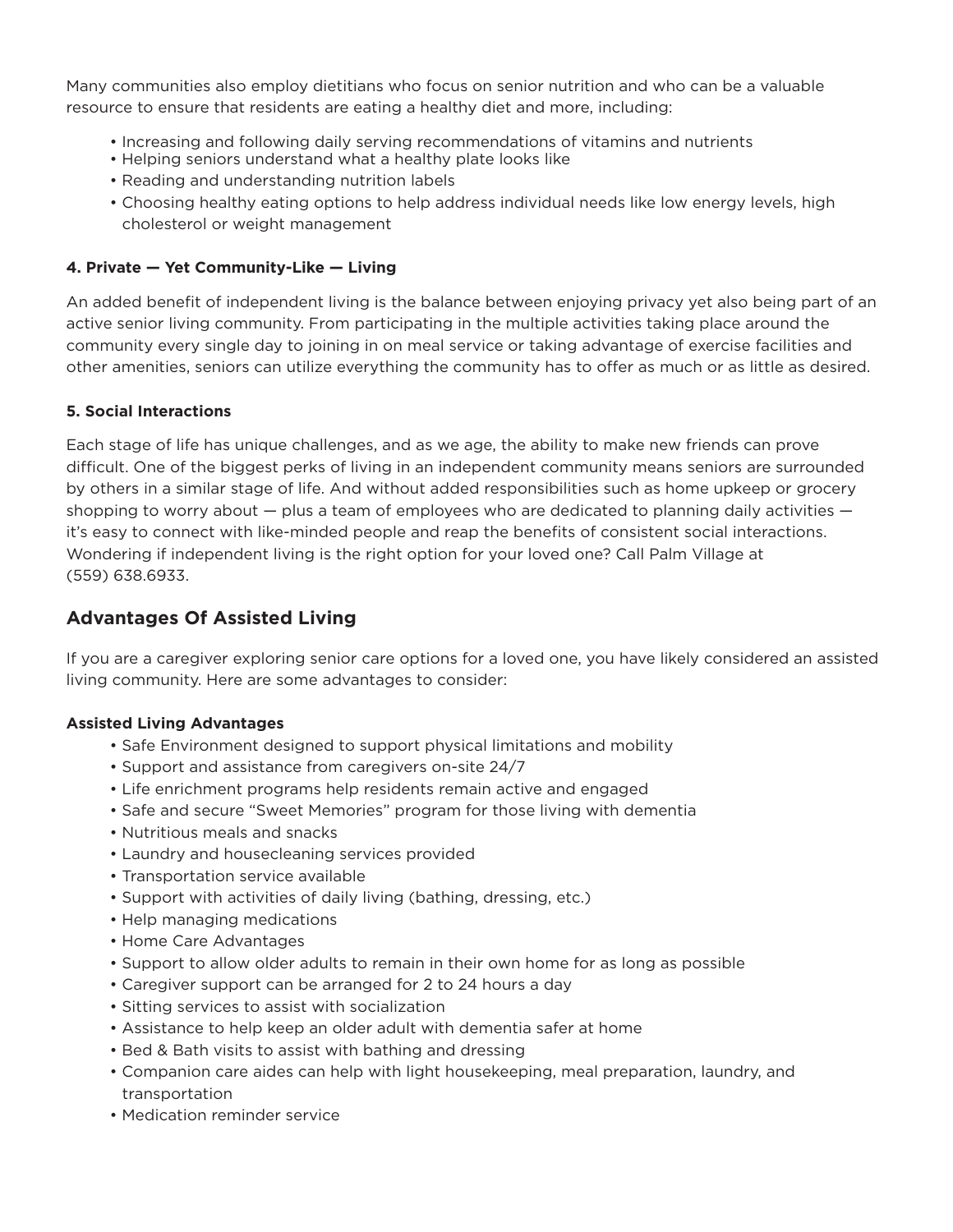# **Assisted Living Community Visit Checklist**

- **The Cleanliness Factor.** Is the exterior of the community well maintained? Is the interior clean and free of odors? Pay attention to the cleanliness of the common areas and the kitchen and dining room, as well as resident rooms. The cleanliness factor also extends to residents. Do they look clean and well groomed? Are they wearing clothing appropriate for the time and day and for the season? (i.e. are they still in their pajamas at 3:00 in the afternoon or wearing shorts in the winter?)
- **The Friendly, Engaged Environment.** Do staff members make eye contact with you as you tour the community? Do they greet residents in a friendly manner and know their names? Does theenvironment feel positive? Are residents engaged or slumped over in wheelchairs around a television?
- Personal Assistance & Support. Is staff available around the clock? Are they onsite or on call? Are caregivers given background checks? What kind of orientation and on-going training does the staff receive? Is there a physician or medical director that visits residents or do they have to visit an off-site physician? Ask them what their resident to staff ratio is. Ask about the turnover in staff. How long has the average caregiver been with them?
- **Security.** Are exterior doors and windows kept locked in the evenings? Are there any additional security personnel overnight? Ask about any problems with crime in the area. How are emergencies handled? What about within the community.
- **Monthly Fees.** Are all care charges and services included in the monthly fees? If not, get a detailed breakdown of what is included. Ask what additional charges you should anticipate and budget for each month. Finally, ask what will happen when the day comes that your loved one needs additional care and services. Will they be required to move to Palm Village's's skilled nursing? How much will that typically cost and how much notice will you be given of the increase?
- **Dining Services.** The monthly fee will typically include all three meals. But there are still several questions you need to ask regarding meals. How do they accommodate special dietary needs? Will there be any additional fees for that? Does someone remind and/or escort residents down to the dining room? Are snacks and beverages available throughout the day? Is there a registered dietitian who oversees menu planning?
- **Life Enrichment.** Are meaningful activities and events planned each day? Are there any opportunities for community outings (shopping, movies, etc.)? How many staff members help with activities? How do they accommodate the physical limitations your loved one has?
- **Talk with Staff, Residents and Visitors.** As you visit communities, a good way to gain insight is to introduce yourself to other family members you see there and to residents if that feels appropriate. Ask them how long they or their loved one has lived there. What do they like about the community? What would they like to see improved?

# **Tips For Selecting A Memory Care Community**

Understanding and exploring memory care options for your elderly loved one can be daunting. A family searching for Alzheimer's assisted living faces the challenge of finding a community where the philosophy of care matches the family's personal goals for their loved one.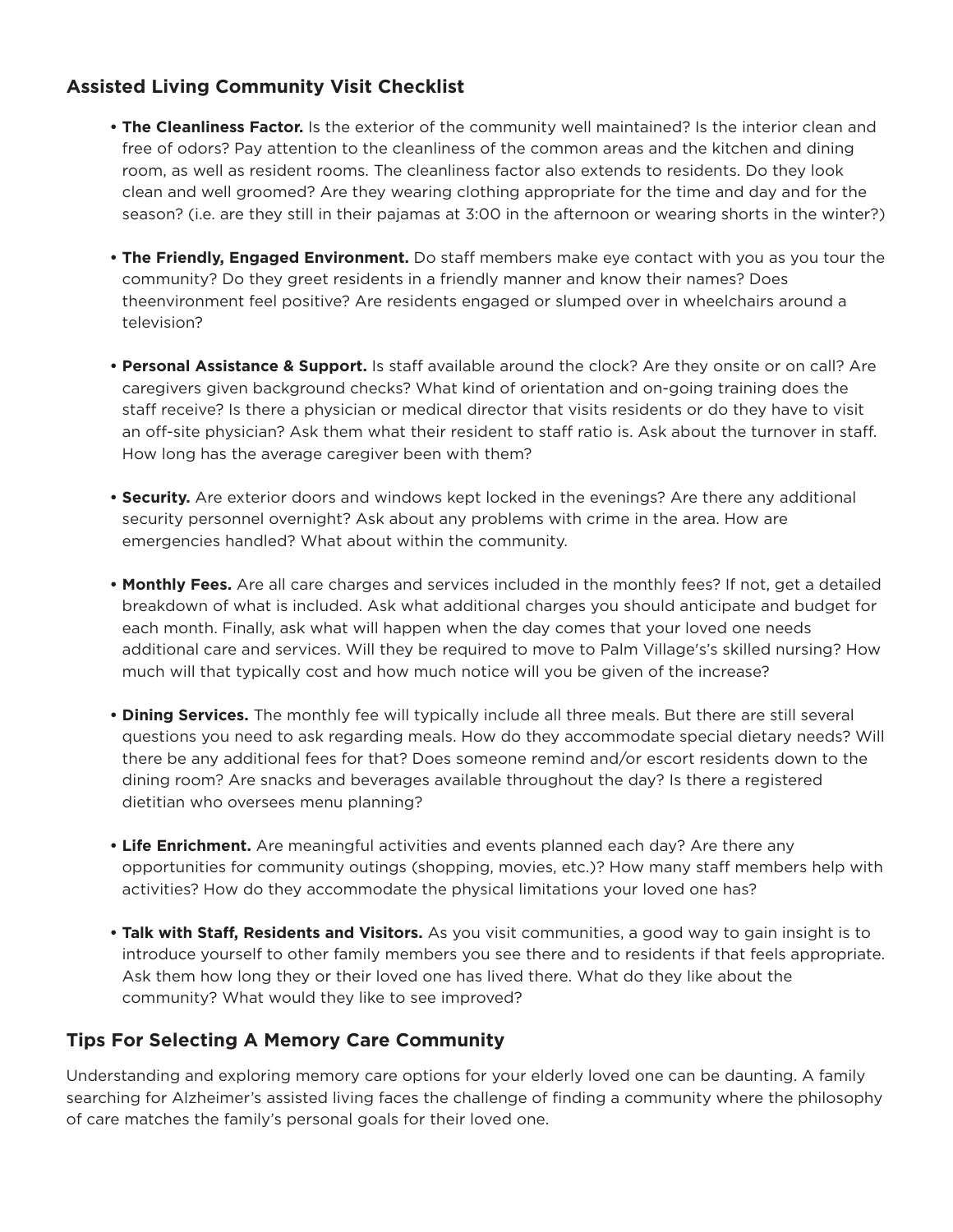#### **Tip #1: Have an Understanding of Where Your Loved One Is**

Try to be objective about where your loved is in the disease process. Their primary care physician or the neurologist involved with their Alzheimer's diagnosis can probably help. Once you feel you understand what their basic needs for a memory care assisted living are, it is time to start calling. You should plan to spend quality time asking each of your local communities a few general questions (availability, pricing, expertise in memory care, etc.). A rule of thumb in searching for Alzheimer's care is that you may have to drive further to find a quality community than you would if you were looking for a traditional assisted living.

As you make your calls to get to know the communities, take good notes. After a few calls, it may become difficult to remember the details about each community. Set your goal to find at least three or four communities to visit in person. It is generally not a good idea to visit less. You want to have a few to compare so you can be confident you are making an educated choice.

#### **Tip #2: Visiting a Memory Care Assisted Living Community**

Once you begin touring assisted living facilities, one thing to remember is that it is good to ask memory care specific questions. Families are often worried that asking questions about a particular behavior their loved one has will keep them from being accepted into a quality community. In most cases, the behavior is not unique to them. It is part of the disease. Communities that work with residents suffering from Alzheimer's and dementia know how to support what may seem like a troubling behavior to a family. For example, approaching an Alzheimer's resident from the side may startle them and cause them to swing their arm out

from the side. Caregivers who work with Alzheimer's residents each day know that peripheral vision is often lost as the disease progresses. Approaching from the front and saying their name as you approach is a best practice.

After your visits have helped you find your favorite community, plan to re-visit it in the evening and/or on the weekend. You want to make sure that the quality of care is just as good at those times as it is on a weekday.

#### **Tip #3: Does the Environment Support Independence**

Alzheimer's and dementia experts usually agree that an environment that works best is one that supports a resident's remaining abilities. Structuring it with cues that help them navigate their way around on their own (i.e., color coding hallways, memory boxes outside each resident's room, etc.) helps to maintain independence. Having signs at eye level to accommodate a downward gaze is another example.

#### **Tip #4: Make Sure You Understand the Total Cost of Care**

Assisted living costs are sometimes confusing to families. Price structures vary from community to community. Some have a flat fee that includes all levels of care and all services. Others use a fee for the apartment you select, a level of care charge and a la carte costs for services (transportation to appointments, costs for personal laundry, etc.). Make sure you understand all of the costs you will be responsible for each month.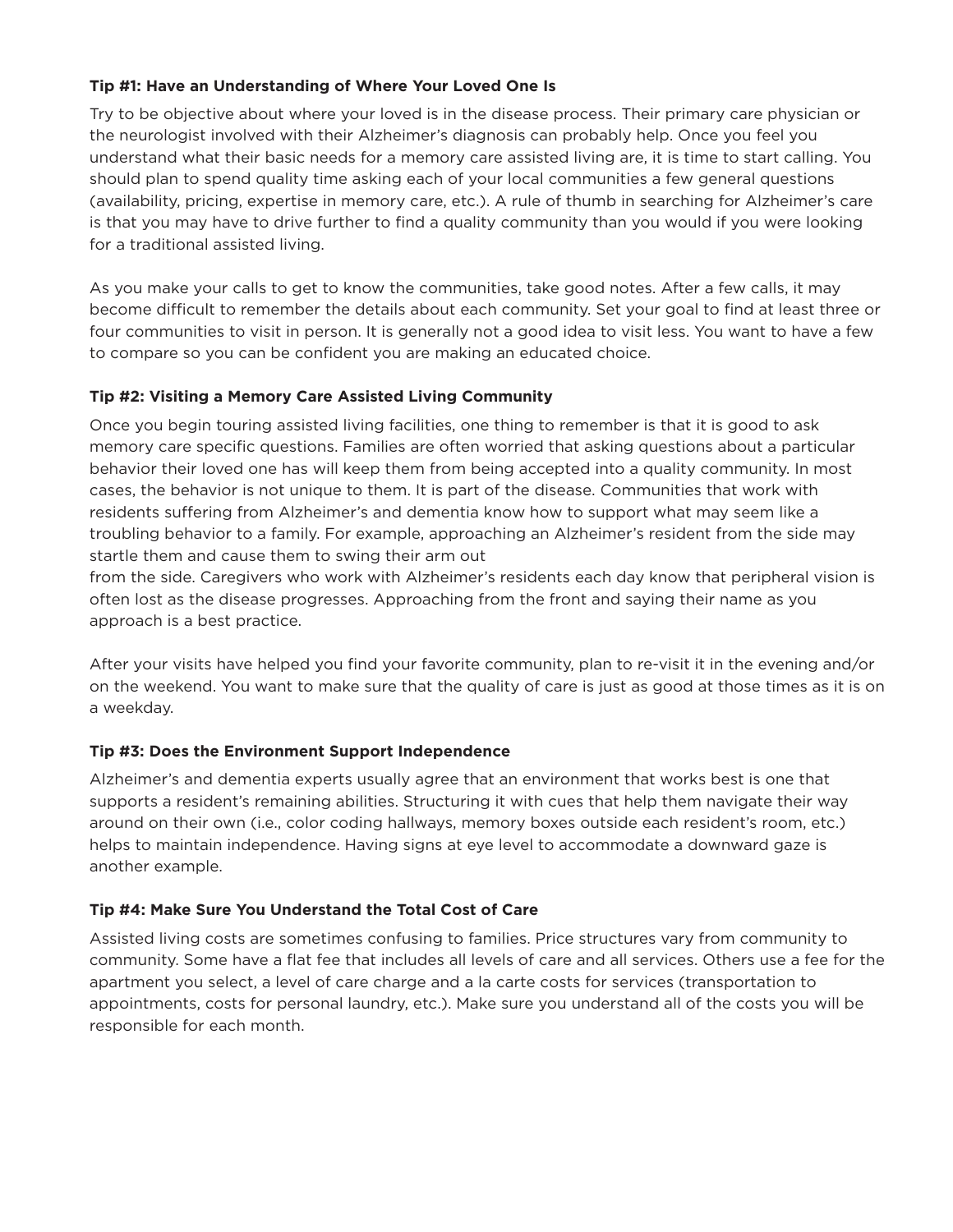# **Memory Care Community Visit Checklist**

- **The Cleanliness Factor.** Because of the physical changes Alzheimer's disease causes, keeping residents and the community clean and odor free can be challenging. But good assisted living communities have programs in place to do so. As you tour the program, notice if the residents look clean and well groomed. Also pay attention to common areas like the shower room and the dining area. Do they look well maintained?
- **A Supportive, Secure Environment.** Are doors and windows secured? If a resident accidentally wanders out of the secured areas, is there an alarm that sounds or how is staff alerted? Is the environment calm, peaceful and free from excessive overhead paging? Agitation and confusion can be made worse by a noisy environment. Is there an outdoor area for memory care residents that is open but secure? Are restrooms easily accessible?
- **Life Enrichment.** Daily structure helps those living with Alzheimer's disease or a related dementia to maintain their independence. Notice if the memory care program calendar supports a consistent schedule of planned activity from wake up to bedtime. Are there activities planned that support an individual's lifetime interests and current abilities? For example, if a resident was an accountant, a "tax time box" with a calculator, paper and pencils for them to use would be appropriate.
- **Caregivers Count.** Having consistent caregivers who are trained specifically in supporting those with dementia and Alzheimer's disease is important. Ask the communities you visit what their turnover rate is and how long the average caregiver has been with them. Also ask how much initial training a caregiver receives and how much additional training they receive each month or year. Is there a program director that has oversight for the memory care program? If not, who would be your contact person for questions or concerns about your loved one?
- **Talk with Other Families.** The best way to get a true picture of family satisfaction with a community is to introduce yourself to other families you see on your visits. Ask them what they like and dislike about the community. If you don't meet any families on your visits, ask for a list of families who might be willing to talk with you.
- **Dining Services.** Because Alzheimer's disease and dementia cause physical changes, communities need to make accommodations to maintain nutrition and hydration. You may see a dark table cloth on a table and a brightly colored plate. That contrast allows residents to clearly see the plate of food against the table. Finger foods are sometimes served if a resident is no longer able to use silverware. Ask the communities what they do to support residents. How do they make sure nutritional needs are met? And how do they keep memory care residents hydrated?
- **Monthly Fees.** Memory care communities are generally a bit more expensive than traditional assisted living. But those additional costs usually cover more individualized programming and lower resident to staff ratios. Make sure you understand what the costs are and what you will be responsible for paying in total each month.